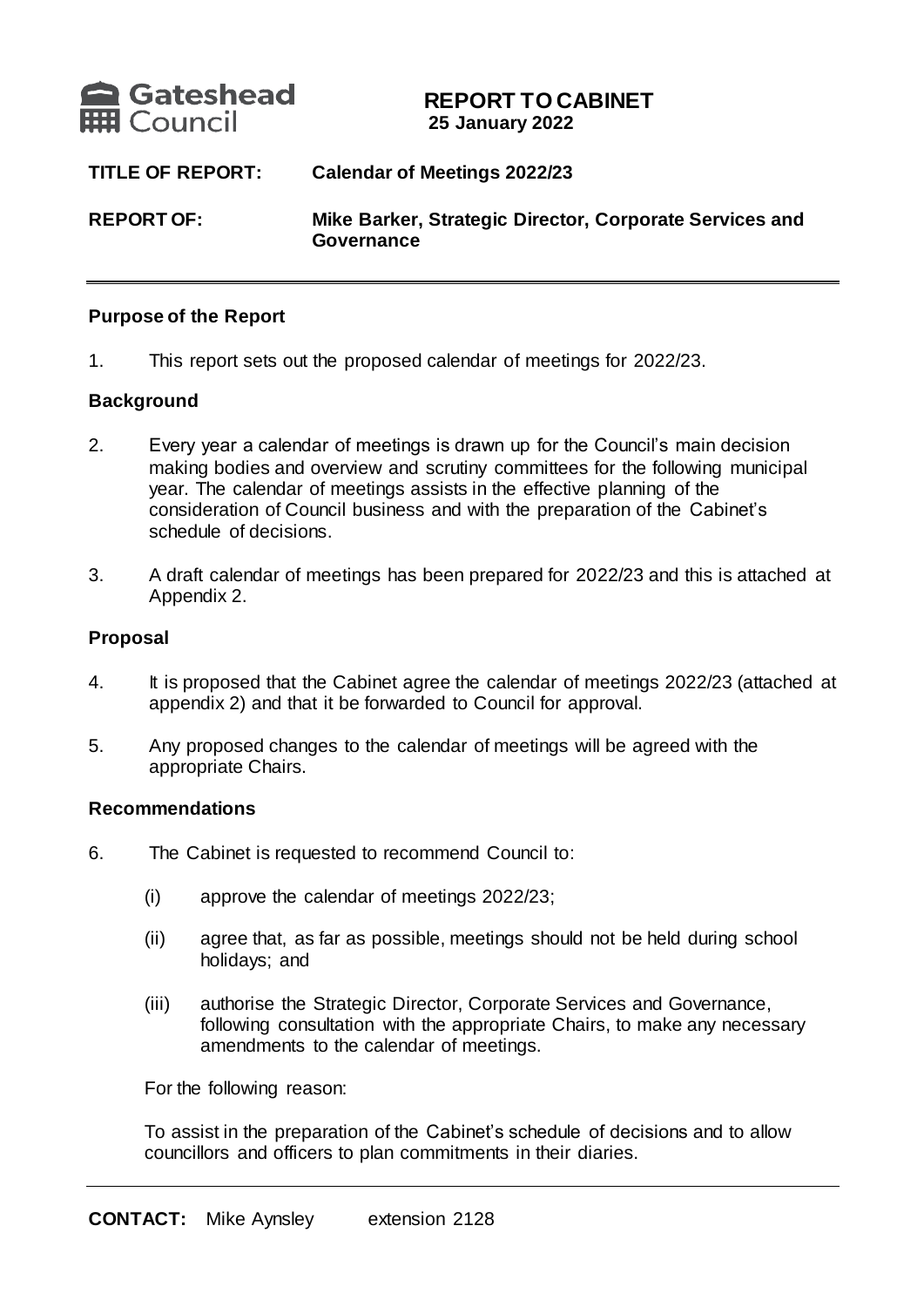# **Policy Context**

1. Preparing a calendar of meetings for the municipal year enables effective planning of Council business and preparation of the Cabinet's schedule of decisions; and supports delivery of the Thrive Agenda.

## **Background**

- 2. The calendar of meetings has been prepared on the following basis:
	- As far as possible, meetings will not be held during school holidays.
	- Eight Council meetings, including the annual meeting and special meeting to consider the budget.
	- Meetings of the Cabinet to take place once a month with breaks during school holiday periods. Additional meetings of the Cabinet to be arranged, if required.
	- Meetings of the Planning and Development Committee to be held every four weeks. There will be a longer gap over the Christmas holiday period.
	- Meetings of the Regulatory Committee to be held on a monthly basis.
	- Two meetings of the Licensing Committee per annum. These will be held immediately after meetings of the Regulatory Committee. Meetings of the Licensing Sub Committee will be arranged on an ad hoc basis.
	- Three meetings of the Rights of Way Committee per annum.
	- Seven meetings of the Audit and Standards Committee per annum.
	- One meeting of the Accounts Committee per annum.
	- Overview and Scrutiny Committees to be held every six weeks.
	- Meetings of the Personnel Appeals Committee to be held on a monthly basis with breaks during school holiday periods. The Pensions and Pay Discretions Sub Committee will meet on a quarterly basis.
	- Health and Wellbeing Board to be held every six weeks.
	- Six meetings of the Strategic Housing Board.
	- Four meetings of the Corporate Parenting Board.
- 3. The Councillor Support and Development Group has previously agreed that there should be a guiding principle that most of the Council's committees and OSCs should have at least one evening meeting per year starting at 5.30pm and those meetings should have a suggested maximum duration of no more than two hours.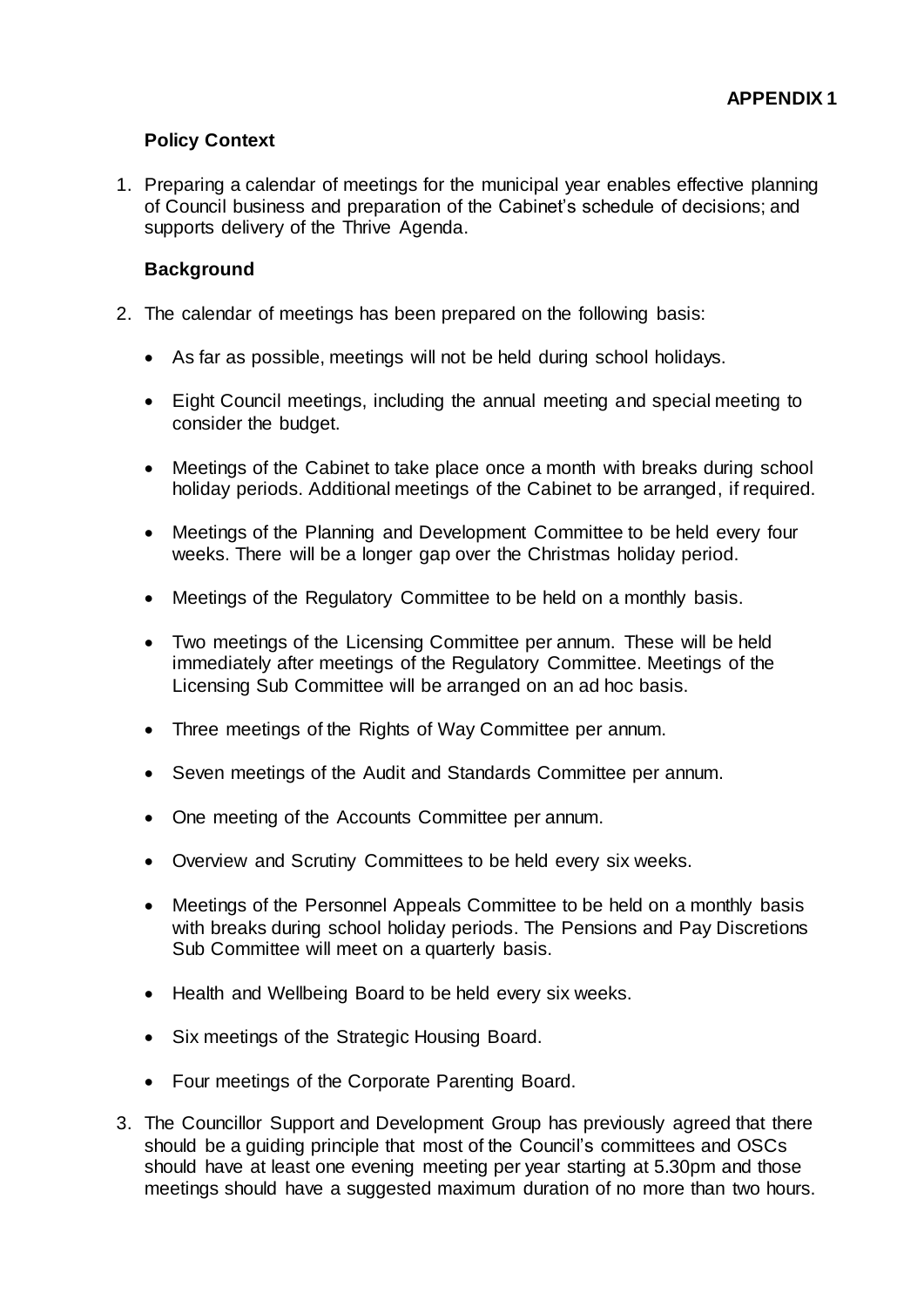- 4. Planning and Development Committee will continue to have some 6.00pm starts and the Rights of Way Committee will meet at 4.30pm.
- 5. Seminars and meetings of the Corporate Advisory Group will be held at either 2.00pm or 5.30pm.
- 6. If Chairs wish to change the date of the meetings starting at the later time to another date then this will be accommodated where possible.
- 7. The Council has previously agreed that meetings should not be held in school holidays, as far as possible. There are exceptions to this principle, such as Planning and Development, Regulatory, Audit and Standards and Accounts Committees. It is proposed that this principle should continue to be adopted, except for urgent meetings.
- 8. It is proposed that the Strategic Director, Corporate Services and Governance should be authorised, following consultation with the appropriate Chairs, to make any necessary amendments to the calendar of meetings.

## **Consultation**

9. The Leader of the Council has been consulted on the calendar of meetings.

## **Alternative Options**

10.No other options have been considered.

## **Implications of Recommended Option**

#### **11.Resources**

- **a) Financial Implications -** The Strategic Director, Resources and Digital confirms that there are no financial implications arising from this report.
- **b) Human Resources Implications** There are no human resources implications arising from this report.
- **c) Property Implications** There are no property implications arising from this report.
- **12.Risk Management Implication -** There are no risk management implications arising from the recommended option.
- **13.Equality and Diversity Implications -** There are no equality and diversity implications arising from the recommended option.
- **14.Crime and Disorder Implications -** There are no crime and disorder implications arising from the recommended option.
- **15.Health Implications –** There are no health implications arising from the recommended option.
- **16.Climate Emergency and Sustainability Implications -** There are no climate emergency or sustainability implications arising from the recommended option.